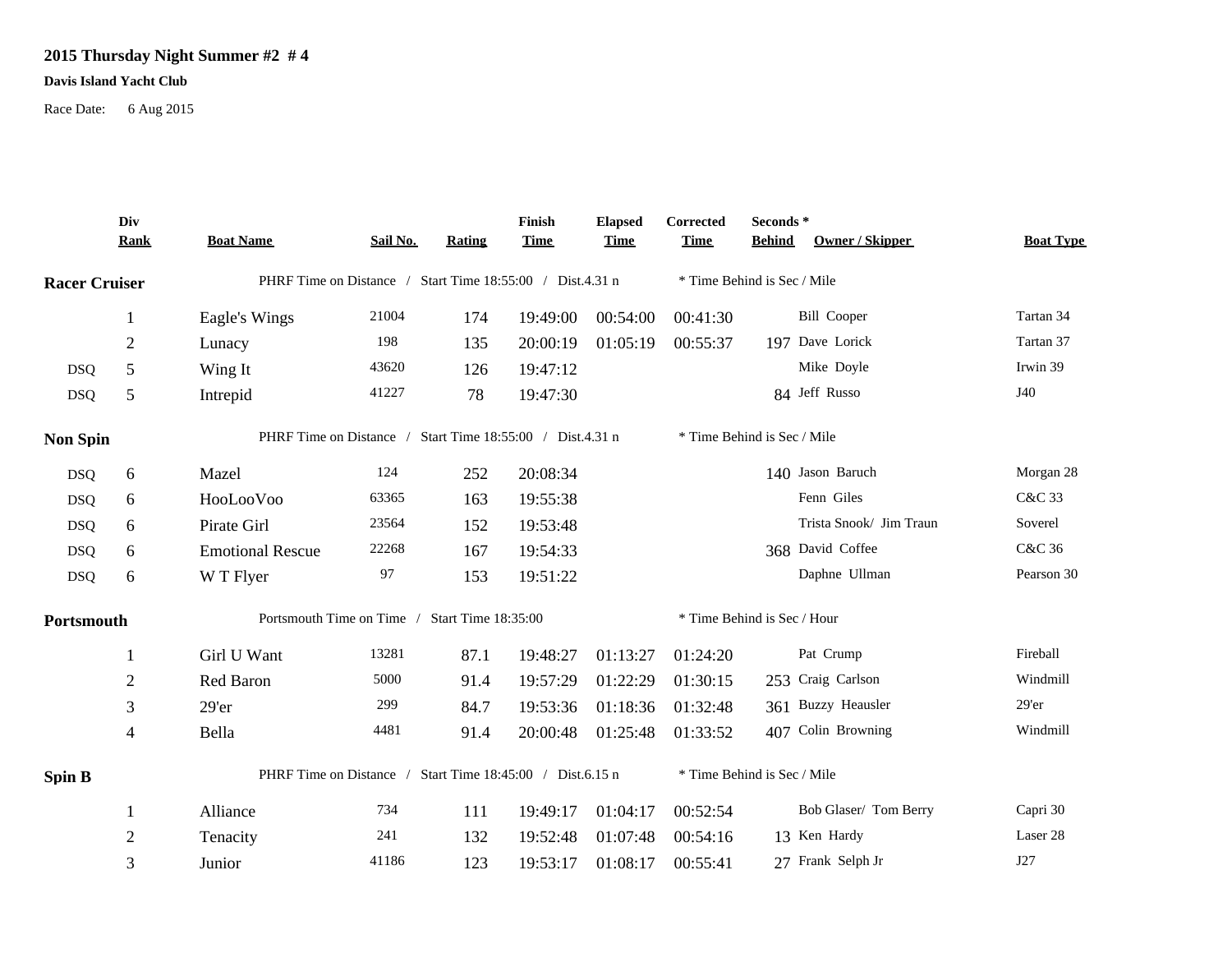|            | $\overline{4}$ | Privateer                                                 | 282                                                       | 132 | 19:54:40 | 01:09:40 | 00:56:08                    | 32 Chris Jones              | S <sub>2</sub> 9.1 |  |
|------------|----------------|-----------------------------------------------------------|-----------------------------------------------------------|-----|----------|----------|-----------------------------|-----------------------------|--------------------|--|
|            | 5              | Volant II                                                 | 99                                                        | 177 | 20:01:13 | 01:16:13 | 00:58:04                    | 50 John Gifford             | J22                |  |
|            | 6              | Untouchable                                               | 11                                                        | 111 | 19:56:05 | 01:11:05 | 00:59:42                    | 66 Allen Saunders           | Elliott 770        |  |
| <b>DSQ</b> | 12             | Meltemi                                                   | 40787                                                     | 132 | 19:55:25 |          |                             | 714 Alex Korakis            | S <sub>2</sub> 9.1 |  |
| <b>DSQ</b> | 12             | Abracadabra                                               | 511                                                       | 156 | 19:57:07 |          |                             | 894 Emily Kropp             | Wavelength 24      |  |
| <b>DSQ</b> | 12             | Bay Wolf                                                  | 40177                                                     | 132 | 19:54:04 |          |                             | 552 John Brennan            | S <sub>2</sub> 9.1 |  |
| <b>DSQ</b> | 12             | Dr Bligh                                                  | 30                                                        | 132 | 19:52:26 |          |                             | 356 Mike Maher              | S <sub>2</sub> 9.1 |  |
| <b>DSQ</b> | 12             | <b>Burn Notice</b>                                        | 413                                                       | 141 | 19:53:57 |          |                             | Doug Fisher                 | Sr 21 Turbo        |  |
| Melges 24  |                | PHRF Time on Distance / Start Time 18:40:00 / Dist.6.15 n |                                                           |     |          |          | * Time Behind is Sec / Mile |                             |                    |  |
|            | $\mathbf{1}$   | Wicked Witch                                              | 719                                                       | 75  | 19:42:00 | 01:02:00 | 00:54:19                    | Joe Blouin                  | Melges 24          |  |
|            | $\overline{2}$ | Carmelita                                                 | 119                                                       | 75  | 19:43:33 | 01:03:33 | 00:55:52                    | 15 J.A. Booker              | Melges 24          |  |
| J24        |                | PHRF Time on Distance / Start Time 18:40:00 / Dist.6.15 n |                                                           |     |          |          |                             | * Time Behind is Sec / Mile |                    |  |
|            | 1              | Kraken                                                    | 3203                                                      | 171 | 19:52:45 | 01:12:45 | 00:55:13                    | Jeffrey Siewert             | J24                |  |
|            | $\sqrt{2}$     | Ragged Edge                                               | 154                                                       | 171 | 19:55:00 | 01:15:00 | 00:57:28                    | 22 Dan Kresge               | J24                |  |
|            | 3              | Sabotage                                                  | 1858                                                      | 171 | 19:55:30 | 01:15:30 | 00:57:58                    | 27 Nate Vilardebo           | J24                |  |
|            | $\overline{4}$ | Irish                                                     | 249                                                       | 171 | 19:57:18 | 01:17:18 | 00:59:46                    | 44 Michael Horan            | <b>J24</b>         |  |
| Spin A     |                | PHRF Time on Distance / Start Time 18:50:00 / Dist.6.15 n |                                                           |     |          |          | * Time Behind is Sec / Mile |                             |                    |  |
|            | 1              | No Limit                                                  | 39526                                                     | 42  | 19:49:57 | 00:59:57 | 00:55:39                    | Burns/Hobbs/ Zonnenberg     | Farr 395           |  |
|            | $\overline{2}$ | Rocket                                                    | 48                                                        | 72  | 19:53:20 | 01:03:20 | 00:55:57                    | 3 Tarry Grimsdale           | J35                |  |
|            | 3              | Fire & Ice                                                | 83198                                                     | 81  | 19:54:44 | 01:04:44 | 00:56:26                    | 8 George Cussins            | J105               |  |
|            | $\overline{4}$ | Tampa Girl                                                | 83242                                                     | 54  | 19:55:55 | 01:05:55 | 01:00:23                    | 46 Bill Terry               | J120               |  |
| <b>DSQ</b> | $\tau$         | Hot Water                                                 | 42898                                                     | 72  | 19:55:38 |          |                             | 25 Jose Suarez Hoyos        | J35                |  |
| <b>AVE</b> |                | Mad Cow 2                                                 | 46453                                                     | 57  |          |          |                             | Dave German/ Ed Ruark       | <b>B32</b>         |  |
| <b>HPR</b> |                |                                                           | PHRF Time on Distance / Start Time 18:40:00 / Dist.6.15 n |     |          |          | * Time Behind is Sec / Mile |                             |                    |  |
|            | -1             | <b>Bob Sled</b>                                           | 135                                                       | 99  | 19:44:00 | 01:04:00 | 00:53:51                    | <b>Bob Bilthouse</b>        | VX1                |  |
|            | $\overline{2}$ | Whirligig                                                 | $82\,$                                                    | 153 | 19:57:55 | 01:17:55 | 01:02:14                    | 82 Charlie Cushing          | Ulitimate 20       |  |

**Questions? Contact: Kelly Ferro diyc.scorer@gmail.com**